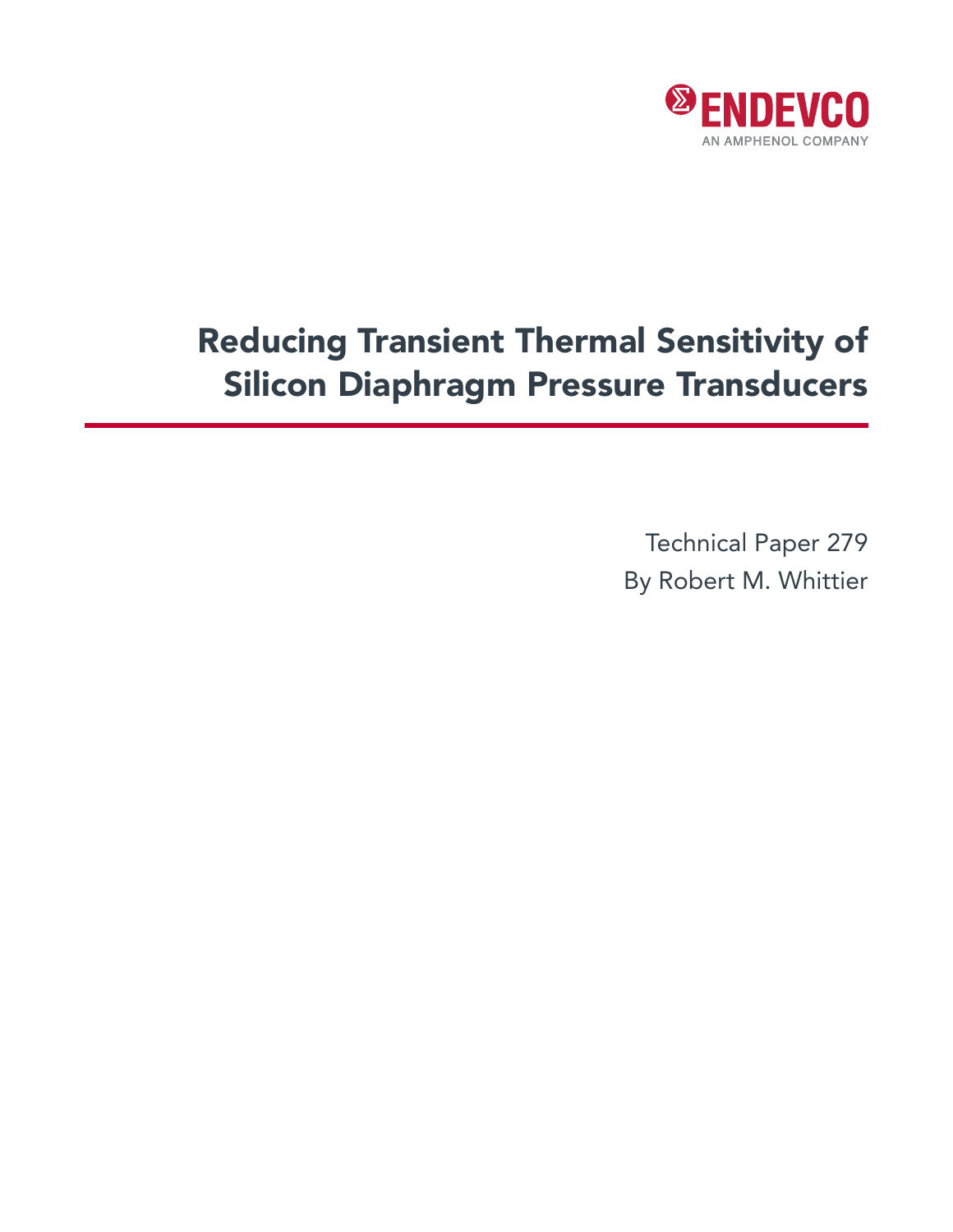

# **REDUCING TRANSIENT THERMAL SENSITIVITY OF SILICON DIAPHRAGM PRESSURE TRANSDUCERS**

**by Robert M. Whittier Endevco Corporation San Juan Capistrano, California** 

#### **INTRODUCTION**

 $\tilde{f}$ 

**Subminlature pressure transducers respond well to**  pressures having high frequency content. However, because they are small, light weight, and **stiff, they can also be quite susceptible to**  transient thermal inputs. In certain applica**tions, this results In significant measurement**  error. Problems have been encountered in many **s ltuations such as pressure measurements in the presence of bright flashes from explosions,**  Interrupted light from rotating turbine blades, hot gases impinging on to the diaphrams, sudden changes of pressure media, and rapid changes of **structural temperature.** 

**To eliminate errors In such situations, the measurement engineer might protect the transducer**  housing from the thermal changes and isolate the **sensing element by placing a pressure cavity, or**  pressure line, in front of the sensor. Obviously **this increases the size and reduces the frequency**  response. Many times the user cannot take such **an approach, and over the past ten years or so,**  various methods have been explored to reduce the **thermal errors from these miniature transducers.** 

This technical paper summarizes recent work to **reduce thermal Induced errors within the sensor while preserving the frequency response.** 

#### **EVALUATION PROCEDURES**

**Several methods have been used to evaluate transducer response to transient thermal evlronments.**  Most of these have been reported in the litera**ture. They Include:** 

- **t. Dunk suddenly Into water at a higher temperature. (Ref. 1)**
- **2. Expose to an Incandescent lamp for a short time by opening and closing a shutter. (Ref. 2)**
- 3. Expose to a #25 G.E. photofiash buib at a **distance of two feet. (Ref. 3)**
- **4. Expose to a #2 Sylvania phototlash bulb at a distance of 2.75 Inches. (Ref. 4)**
- **5. Expose to flash from electronic phototlash unit.**

This IIst is not meant to be inclusive of aii **methods used to evaluate transducers, however, it shou Id be adequate to po Int out that there Is no single standard test method. This tact is also evident from examination of commercial specifications for transducers. On the other hand, there Is probab I** *y* **no s Ing I e va I Id test method because of the many types of thermal Inputs, and because** 



**DYNAMIC INSTRUMENT DIVISION** 

**30700 RANCHO VIEJO ROAD • SAN JUAN CAPISTRANO, CA 92875 TELEPHONE (714) 493-8181 • TWX 910-596-1415 • TELEX 68-5608** 

ANAHEM.CA • ATLANTA.GA • BALTMOREMUD • BATON ROUGE.LA • BOSTON.MA • CHICAGO.LL • DANTON, THORTFORD, CT • MOLOMOROLAT • PALOMOROLAT • PALOMORA<br>WIMYSTIC.CT • WESTVILLE.NJ • ARGENTINA • AUSTRALIA • BELGIUM • BRAZIL • CANADA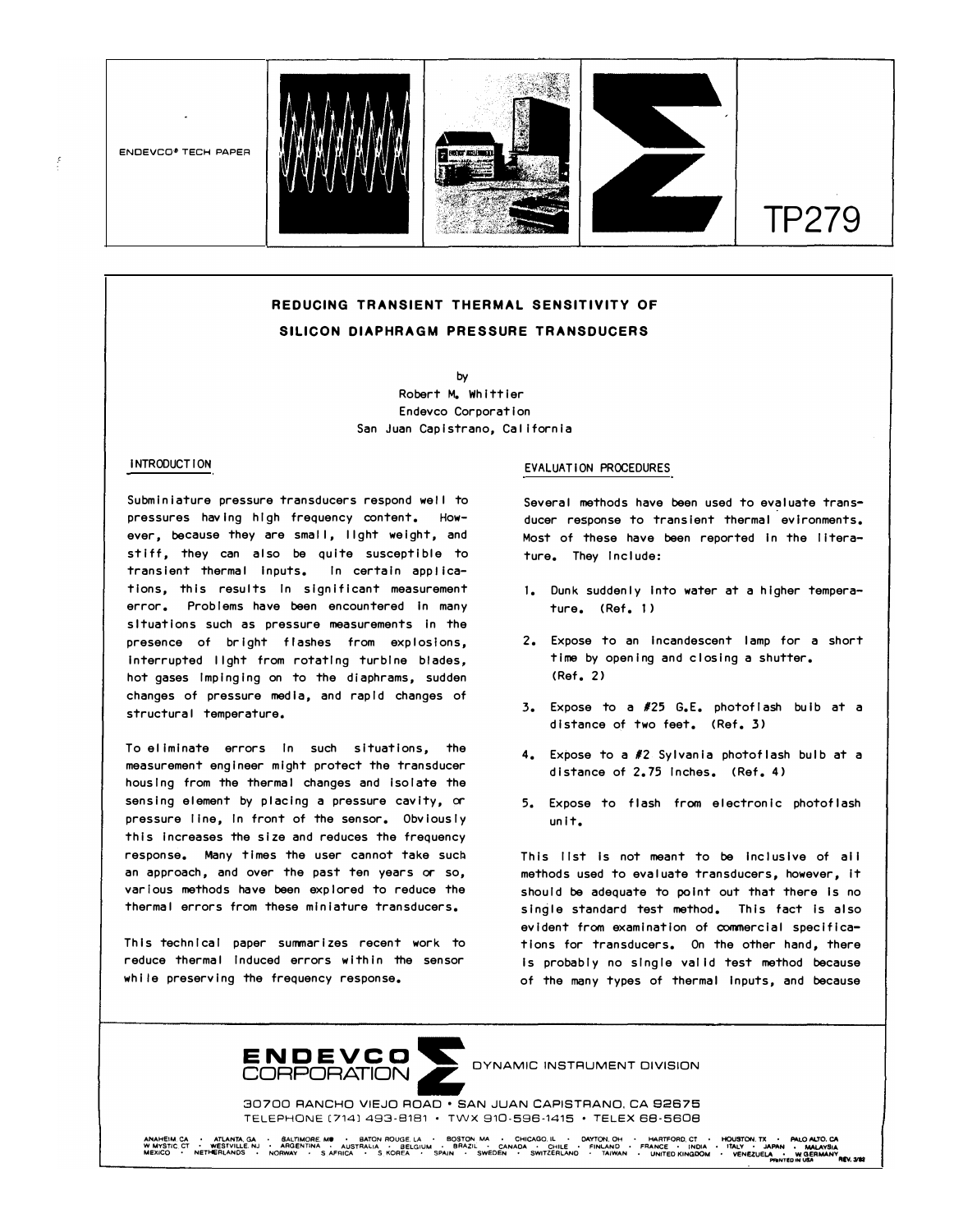transducer responses can be non-linear with energy level and with frquency content of the thermal input.

#### WHY TRANSDUCERS RESPOND TO TRANSIENT THERMAL **INPUTS**

Transient thermal environments can affect transducers in several ways. As a means to simplify laboratory simulations for the various thermal inputs, and to catagorize these, they can be divided into two primary modes. The first is heat transfer by conduction and convection, and the second, heat transfer by radiation. With conduction or convection, heat is simply transferred in or out of a transducer at a fast rate causing temperature gradients. For "flush" diaphragm type pressure transducers, this must be further refined to include the situations where heat is conducted into or out of the diaphragm through changes in the pressure media. These affect strain-gage type transducers in the following three ways.

- 1. Errors occur simply because the strain gage elements can be at a different temperature than their supporting structure or other temperature compensation elements.
- 2. Because the strain gage elements consume electrical energy which is removed by heat transfer, changes in the heat transfer characteristics of the pressure media can affect the equilibrium temperature.
- 3. As heat is transferred into the diaphragm, if it is not uniform to each of the resistors in the bridge, an unbalance in the bridge will occur.

These three factors not only cause a zero shift in the resistive bridge, but they can also change the sensitivity factor for the transducer. Both characteristics should be evaluated.

The second method is the effect from radiation. In general, radiation will heat the diaphragm surface of any transducer. If the diaphragm is made of metal, heating it usually causes a portion of the material to expand resulting in bending of the diaphragm and generation of an output. Any transducer which has small diaphragm movement with pressure will have an error from this, and this is very common for high sensitivity piezoelectric pressure transducers or microphones.

For silicon diaphragm transducers, there is a different mechanism which causes error. Silicon absorbs short wavelength electromagnectic energy, most of which is in the visible light spectrum of about 3000A to 10,000A wavelength. This temporarily upsets the electronic structure of the One result is photoconductivity. material. Another is a photodiode effect in the junction isolation between the gages and the bulk material. The ratio of importance between these two aspects likely changes with the degree of doping for the gages. If the four arms of the bridge have equal resistance, and are geometrically the same with respect to ground, these effects might be balanced out in the bridge. This, however, is not what happens, and, in addition, often times the light intensity is not uniform over the entire bridge anyway. Tests show that about twothirds of our diaphragms have a negative output when tested by discharging a #2 flashbulb 2.75 inches from the diaphragm, while the remaining go positive. Some transducers have a single pulse output, and others have two pulses. The amplitudes of the pulses are also quite non-linear with light intensity and even the waveshapes can change. Because the absorption coefficient of silicon changes with wavelength, the response is different for different light sources; silicon is quite transparent to the longer wavelengths in the infrared region.

In short, flash sensitivities of silicon diaphrams vary widely from unit to unit, and it is rather easy to obtain a full scale output from a flash of light.

#### TYPICAL METHODS TO REDUCE TRANSIENT THERMAL **RESPONSE**

Several methods have been available in the past to reduce thermal transient inputs into miniature pressure transducers (Ref. 5, 6). For example:

- 1. Protect or shield the diaphragm from the transient with a baffle or shadowing screen.
- 2. Place an opaque grease in front of the diaphragm.
- 3. Add an opaque material which adheres to the diaphragm such as black tape or RTV.

## RECENT DESIGN IMPROVEMENTS FOR SILICON DIAPHRAGM **TRANSDUCERS**

ί

Two silicon diaphragm configurations have been in use, the flat diaphragm and the sculptured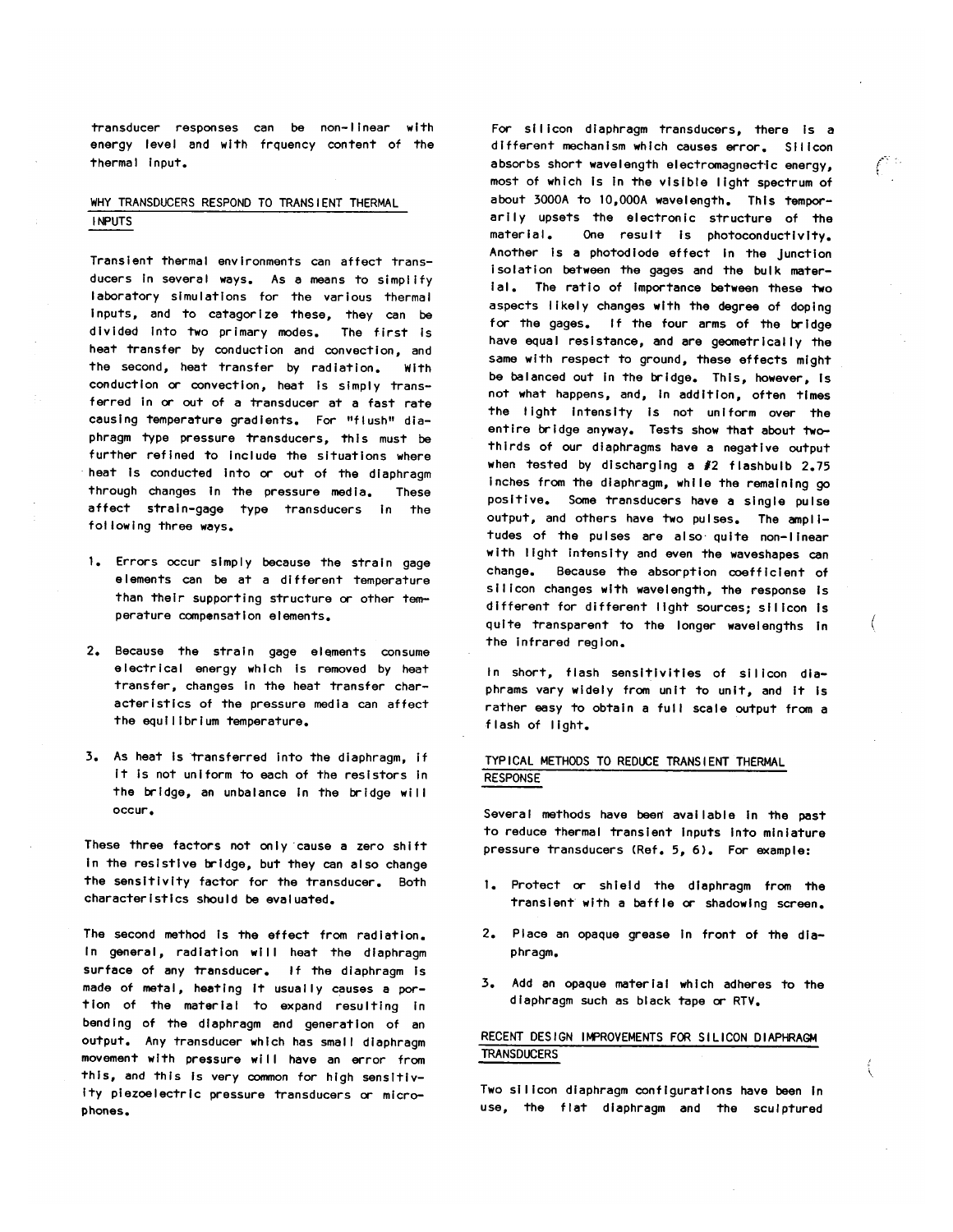diaphragm. With the sculptured diaphragm as described by Wilner in 1977 (Ref. 7), the effects from transient temperature are reduced because the diaphragm is considerably thicker over most of its area. In short, diaphragm bending is considerably less from any surface heating than when using the flat diaphragm. Because the diaphragm is thicker, there is also much greater thermal mass to dissipate the self-generated heat from the strain gages. This means that changes in the pressure media will cause less strain-gage temperature change. The effects of this were documented by K. Souter and H. Krachman (Ref. 8). Laboratory evaluations have also been conducted by suddenly immersing the transducer into hot water. Test results for several transducer designs are shown in Figure 1.

 $\ell$ 





The construction approach for the Wilner design has also helped to reduce its response to transient thermal inputs. The diaphragm is positioned behind a screen, essentially within a small cavity. Figure 2 shows three typical





construction approaches. These provide some protection and screening from transient thermal energy. Because a cavity is placed in front of the diaphragm, the response time to pressure inputs is made more complex. Tests in pressure shock tubes, however, show that the rise time is

fast and the resonant frequencies of these cavities are usually over 100 000 Hz with all of the screen holes open. When more than about onehalf of the holes are closed, the rise time increases. Figure 3 shows the shock tube response



Figure 3. Shock Tube Response, 8510-15 (Screen Thickness .002 in.)

of an 8510-15 with 3 different screen arrangements: the standard screen, a special screen with one-tenth the hole area, and a screen with only one .008 in. diameter hole. The rise time for the single hole configuation is extremely slow, corresponding to frequency response of only a few Kilohertz. The advantage of a few small holes is that such screens can be used to better block the strain-gages from the thermal input. Figure 4 shows that the response of an 8510-15, using the standard screen which has over 50 access holes, can exceed full scale when flashed with an electronic photoflash at 1 inch. The screen on this unit was replaced with a special screen having 6 holes of .006 inch diameter situated to the side of the gages. With the flash placed directly in front of the transducer, the response was reduced to 10% of full scale. With the flash unit simply rotated 45° to direct the light through a portion of the holes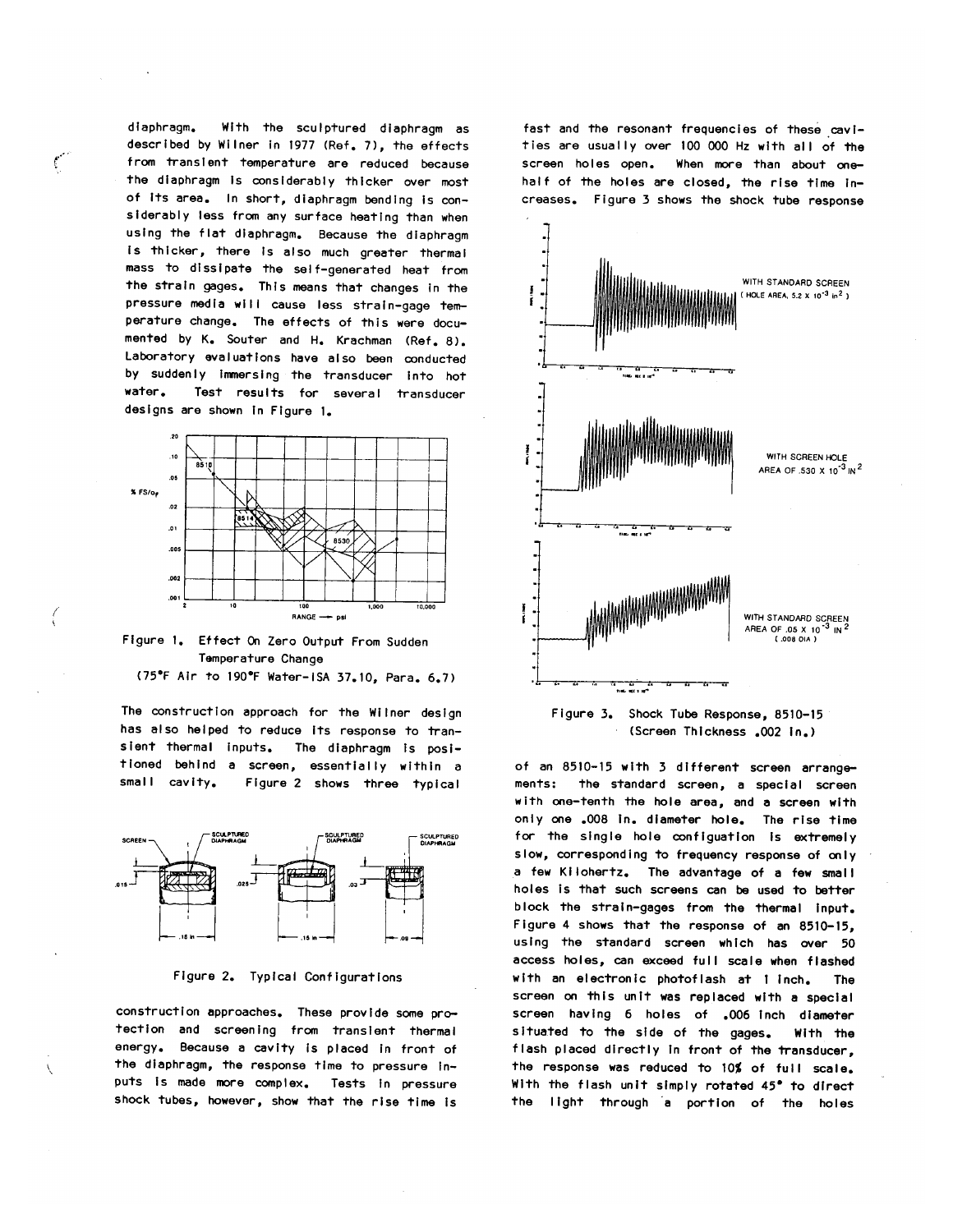in the screen towards the center of the diaphragm, the response again exceeded full scale.



## Figure 4. Output From Electronic Flash (At a Distance of 1 inch)

As with the flat diaphragm transducers, improvements for transient thermal conditions can also be achieved by placing grease or rubber in front of the diaphragms. Our tests have shown that rubber can generally be used for designs having ranges of 100 psi and greater; below that, the addition of a gummy or high hysteresis material will affect the accuracy of the transducer. For the lower ranges, black grease has been successfully used. For either of these approaches the acceleration sensitivity increases, and the resonant frequencies decrease because of the added mass on the diaphragm.

To further reduce the sensitivity of the sculptured silicon diaphragm transducer to radiated inputs, a method was developed to significantly reduce radiation transmission to a silicon material. This was accomplished by adding a metallic coating to the front side of the diaphragm.

For our first attempt, we vapor deposited aluminum and for our second, pure nickel. **Both** approaches were only marginally acceptable. Once an adequate thickness was deposited to eliminate light transmission, the coatings were found to affect the temperature coefficients, linearity, and hysteresis. In addition, because of the significant difference of coefficient of expansion for the materials and silicon, temperature cycling would sometimes cause a loss of adhesion.

A much better method was developed using a nickel alloy with a coefficient of expansion close to silicon. The material has high reflectivity, and the material adheres well to silicon. It is applied by a sputtering process since vapor deposition of alloys changes their composition. (Generally sputtering also provides better adhesion than vapor deposition.) The thickness of the metallic coating can be varied, depending on the thickness of the diaphragm and the application. The increase in the thickness of the diaphragms from adding these coatings is less than The accuracy of the transducers is not 3%. degraded by the metallic coating although the sensitivity is slightly reduced for the lowest range, 2 psi, because of the increased stiffness. It should also be mentioned that if the coefficient of expansion did not closely match that of silicon, the temperature performance would be significantly affected. -

The addition of this special coating typically reduces the flash sensitivity  $\mathbf{A}$ these transducers by at least 100 times. Figure 5 shows the response to 3 different flash inputs for a 5000 psi 8511, before and after receiving its metallic coating. Note that when uncoated,



Figure 5. Comparison of Outputs From Different Flashes (Using 5 000 psig 8511)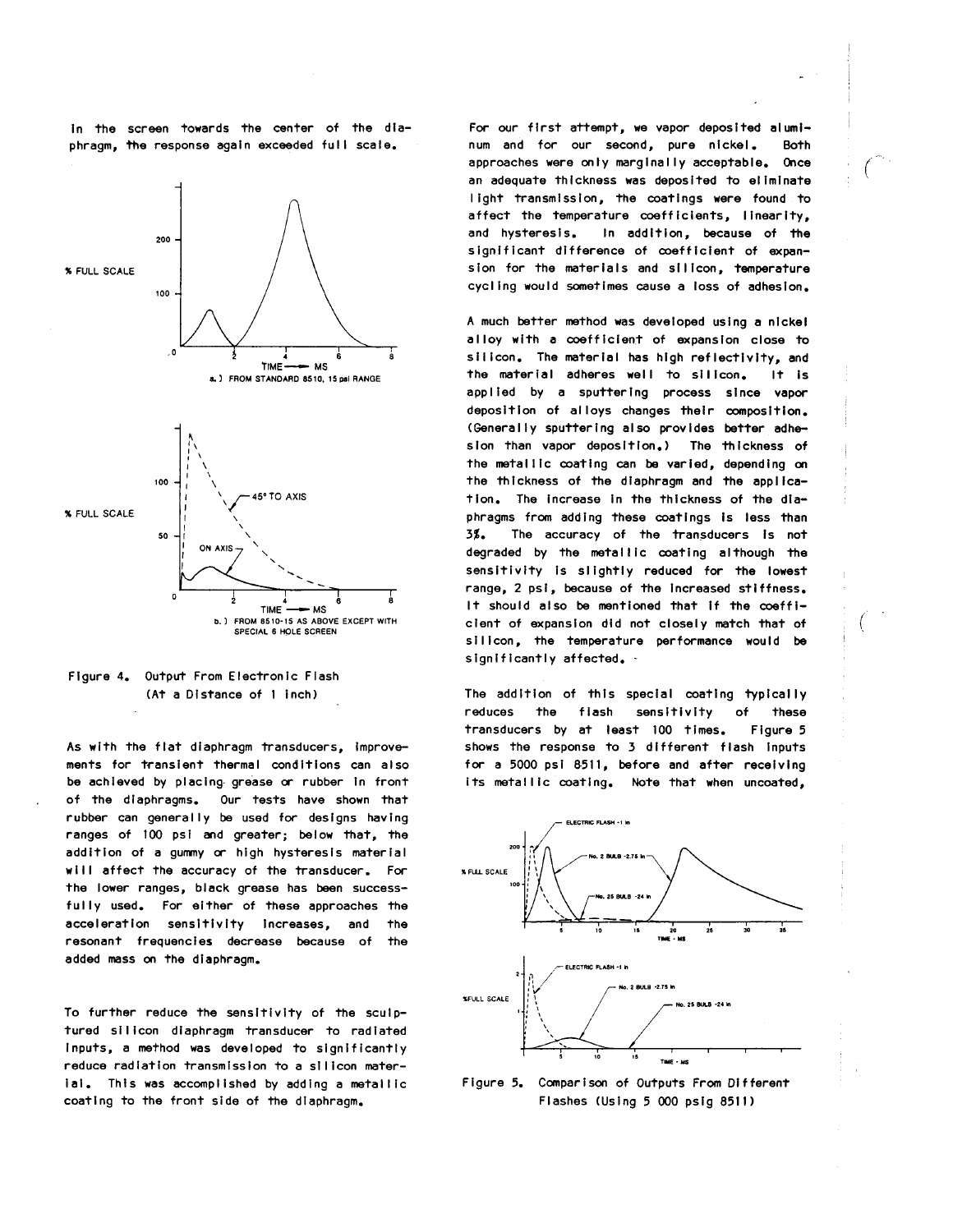the wave shapes are entirely different between the flash bulbs at 2.75 inches and 24 inches even though the burn times of the bulbs are similar. The light intensity is simply much less at 24 inches with the smaller bulb. With the diaphragm coated it appears that the remaining sensitivity is from the shortest wavelengths coming from the electronic flash. Even there the magnitude is quite low. This same metallized transducer was then coated with black grease, about 0.02 inches thick. There was no measurable response from either the #25 bulb at 24 inch. or the electronic flash a 1 inch. With the #2 bulb at 2.75 inch, there was only about 0.2% F.S. signal.

#### **CONCLUSION**

f

Based on the various tests that have been conducted, the sculptured diaphragm appears to offer advantages over the flat diaphragm when they are exposed to sudden temperature changes. However, left unprotected both diaphragms are sensitive to light. Flash sensitivity has a wide variation in amplitude and waveshape from unit to

unit, probably because it is caused by several phenomena. One can attempt to isolate the diaphragm from light by using a protective screen or opaque low strength covering, but the best method apprears to be to add a thin metallic coating to the diaphragm.

Metallic coatings can be added without affecting the performance of the transducers. The metallic coatings which we are using appear to not only greatly reduce light transmission to the strain gages, but they do not result in an output due to surface heating such as is often seen with metal diaphragm transducers.

Our thermal transient sensitivity tests have been conducted using several procedures, and there appears to be no standard recommended technique within the industry. Because transient thermal characteristics are important to miniature transducers, common techniques should be used to permit comparison between designs, and the characteristic should be included in product specifications.